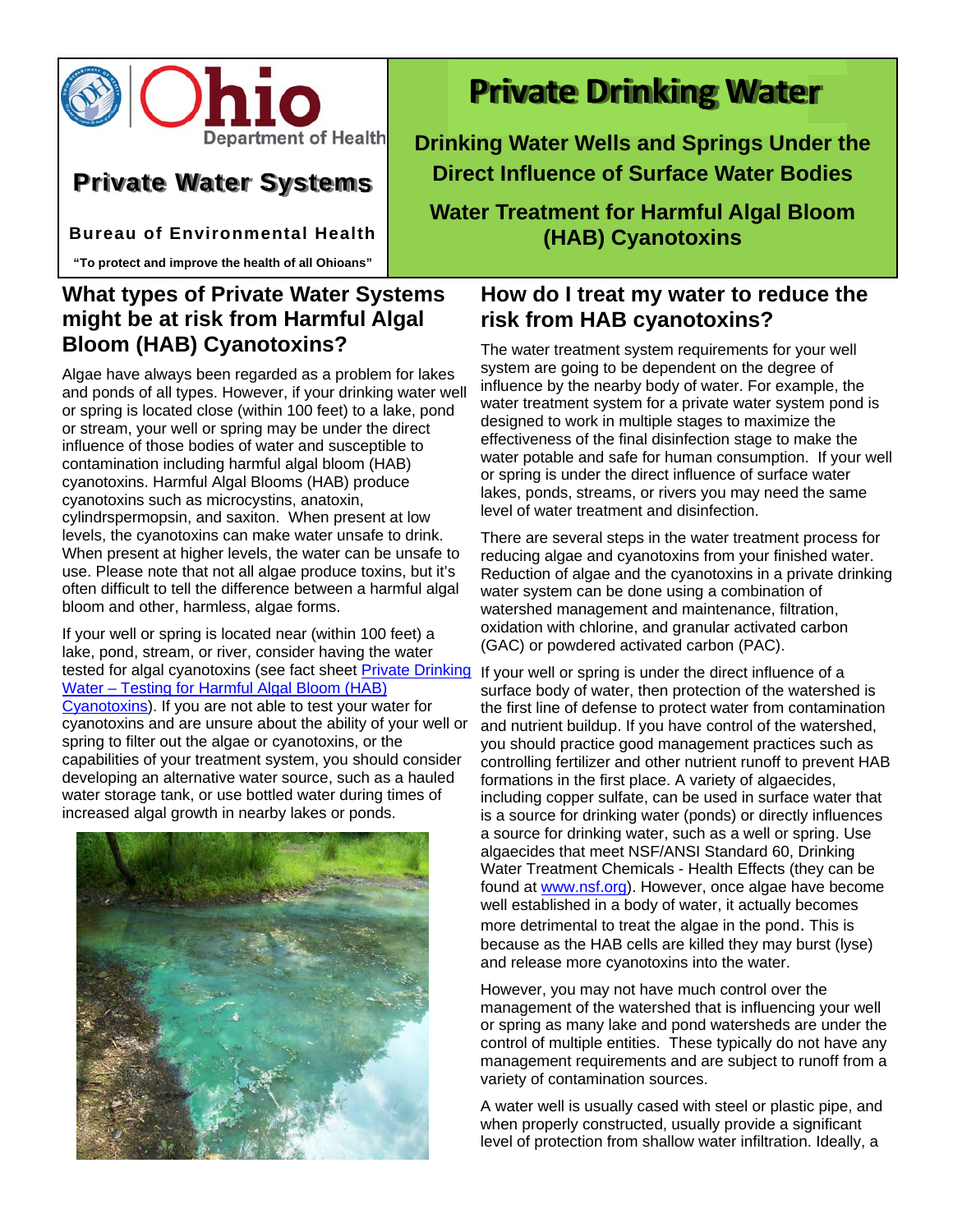water well casing should extend 20 feet below the bottom elevation of the nearby body of water. Dug wells are usually lined with brick or stone, provide no protection against shallow water infiltration, and should be replaced. The overall level of protection is going to be dependent on proper well construction and the porosity of the formation. Some formations may have the ability to filter out some the algae before the water enters the well. However, if the water appears greenish or bluish-greenish, then the natural filtration through the formation is inadequate and wholehouse treatment for the HAB cyanotoxins should be installed. It should be noted that in some instances wells constructed through highly permeable formation, such as porous karst limestone, may not provide adequate protection from HAB cyanotoxins *even with proper well construction*.

#### **Step 1: Pre-Filtration**

The first step in treatment to filter out as many of the algae cells as possible before the water enters the disinfection system. Typically, a sand filter is used. Sand filters do not filter cyanotoxins already in the water. Pressurized rapid sand filters are the most common filters used for drinking water. However, there is concern by some experts on the effectiveness of backwashing pressurized rapid sand filters for reducing significant levels of HAB cyanotoxins. This is because of the potential for cyanotoxins to be released during the backwash cycle as the algae cells burst. If backwashing pressurized sand filters are used in the treatment process, it *should be preceded by a coagulation step in order to reduce the amount of algae cells entering the filter.* An absolute 1 or 2-micron sized cyst reduction filter should immediately follow the pressurized rapid sand filter (An absolute filter is capable of removing 90 percent of cells or particles 1 or 2 microns in size or larger). A cyst reduction filter is designed to remove protozoans but may also remove some of the algae cells. A properly designed slow sand filter can remove algae-sized particles. Slow sand filters work by gravity and do not have a backwash cycle. However, they are large and can take up a lot of space and very few are manufactured at a size designed for individual homes.



#### **Step 2: Disinfection and Oxidation**

The next step is disinfection and oxidation. Chlorine does both. Chlorine levels for normal disinfection have to be a minimum of 0.2 ppm (parts per million) after 20 minutes of contact time with the water. However, higher chlorine doses are required to remove many of the cyanotoxins. The recommended dose of chlorine is 3 ppm for 30 minutes of contact time with the water in order remove some of the cyanotoxins. It is important to note that the oxidation stage should always be after the pre-filtration stage to remove as many algae cells as possible before the disinfection and oxidation step. If algae cells are still in the water being treated, oxidizing can cause them to burst (lyse) and release additional cyanotoxins into the water. These additional cyanotoxins that are released when the cell bursts may not have the required contact time in the oxidation stage needed to destroy them.

Some people may already have an oxidation system that uses chlorine, iodine, ozone or hydrogen peroxide to treat aesthetic water conditions. Please be aware that a water softener is *not* an oxidizing water treatment system and will *not* treat algae or cyanotoxins.

You may find some literature indicates that cyanotoxins can be removed by ultraviolet light (UV) disinfection systems. However, UV disinfection systems designed for home use do *not* generate the needed light intensity to affect the cyanotoxins. If you already have a household UV unit, you should consider adding an additional oxidation stage using chlorine, ozone or hydrogen peroxide.



#### **Step 3: Post-Oxidation Carbon Filtration**

The final treatment step following oxidation is the use of granular activated carbon (GAC) or powdered activated carbon (PAC) filter units to remove any remaining cyanotoxins. Currently activated carbon is considered the most effective method for reducing cycanotoxins. Larger whole-house activated carbon operation is recommended, but carbon filters can also be installed at frequently used taps.